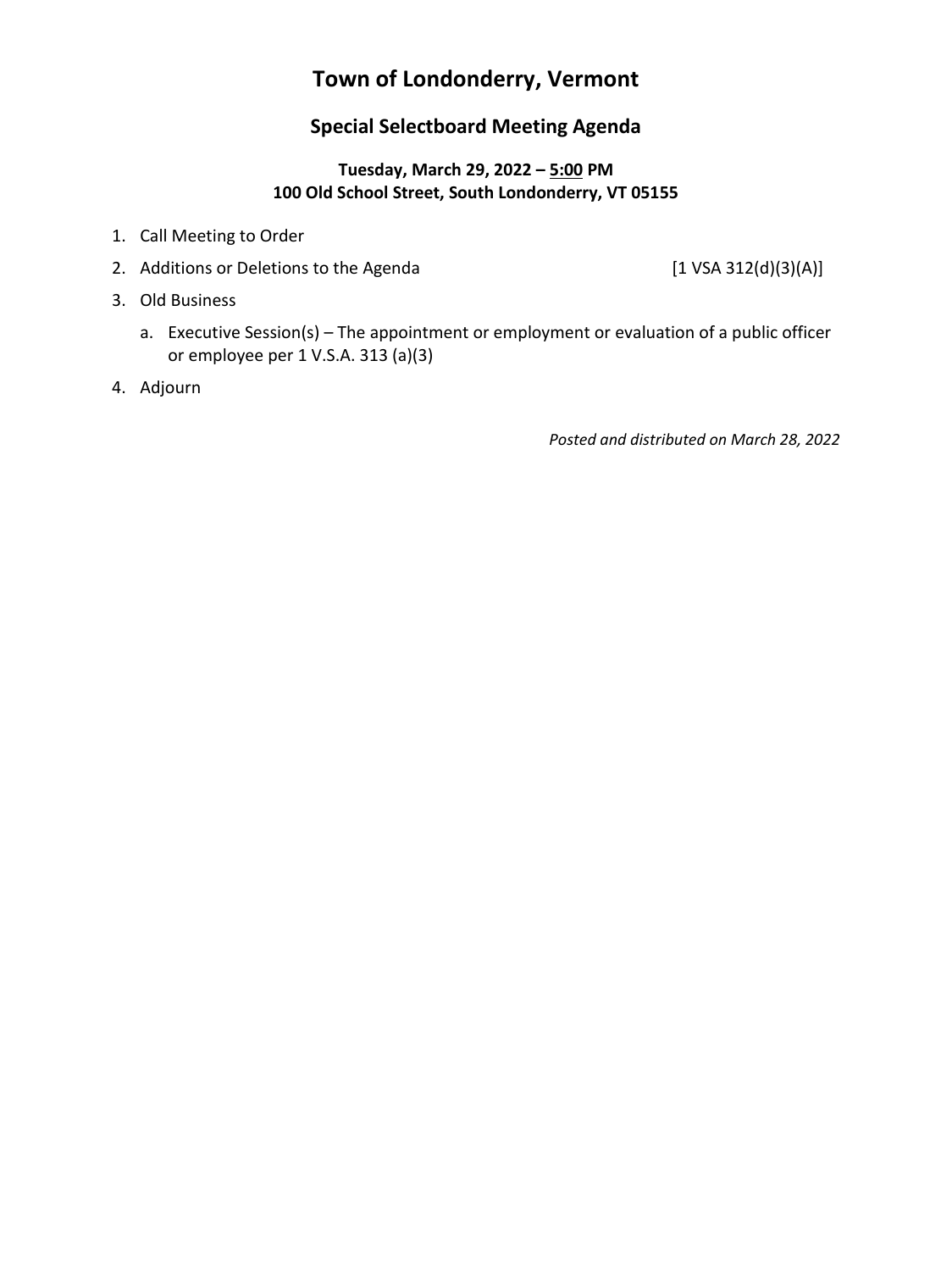## **Town of Londonderry, Vermont Selectboard Meeting Minutes Tuesday, March 29, 2022 Twitchell Building - 100 Old School Street, South Londonderry, VT**

**Board Members Present:** Thomas Cavanagh, Taylor Prouty, James Fleming and Melissa Brown.

**Board Members Absent:** Vincent Annunziata.

Others in Attendance: Town Officials - Town Administrator Shane O'Keefe. Others - None.

#### **1. Call meeting to order**

Thomas Cavanagh called the meeting to order at 5: 15 PM.

#### **2. Additions or deletions to the agenda**

 $[1 \text{ VSA } 312 \text{ (d)} \text{ (3)} \text{ (A)}]$ 

None.

Melissa Brown raised, and the Board briefly discussed development in the community, noting some of the opportunities and constraints or challenges.

Taylor Prouty spoke about the need for bottle and can redemption in the community, and ways to increase services at the Transfer Station, and it was agreed to add this matter to the agenda of the next regular meeting.

#### **3. Old Business**

**a. Executive Session(s)-The appointment or employment or evaluation of a public officer or employee per 1 V.S.A. 313 (a)(3)** 

*Taylor Prouty moved to enter executive session to consider the potential hiring of a new Town employee, pursuant to Title 1 V.S.A. Section 313(a)(3), and invite Town Administrator Shane O'Keefe to attend the executive session, seconded by Jim Fleming. The motion passed unanimously.* 

The Board entered executive session at 5:17 PM and came out of executive session at 5:20 PM.

*Taylor Prouty moved to hire Troy Maynard to a full-time Road Crew position at a rate of \$22.00 per hour, plus benefits, effective as soon as possible, subject to completion of a probationary period of 6 months, seconded by Melissa Brown. The motion passed unanimously.* 

## **4. Adjourn**

*Melissa Brown moved to adjourn the meeting, seconded by Taylor Prouty. The motion passed unanimously.*